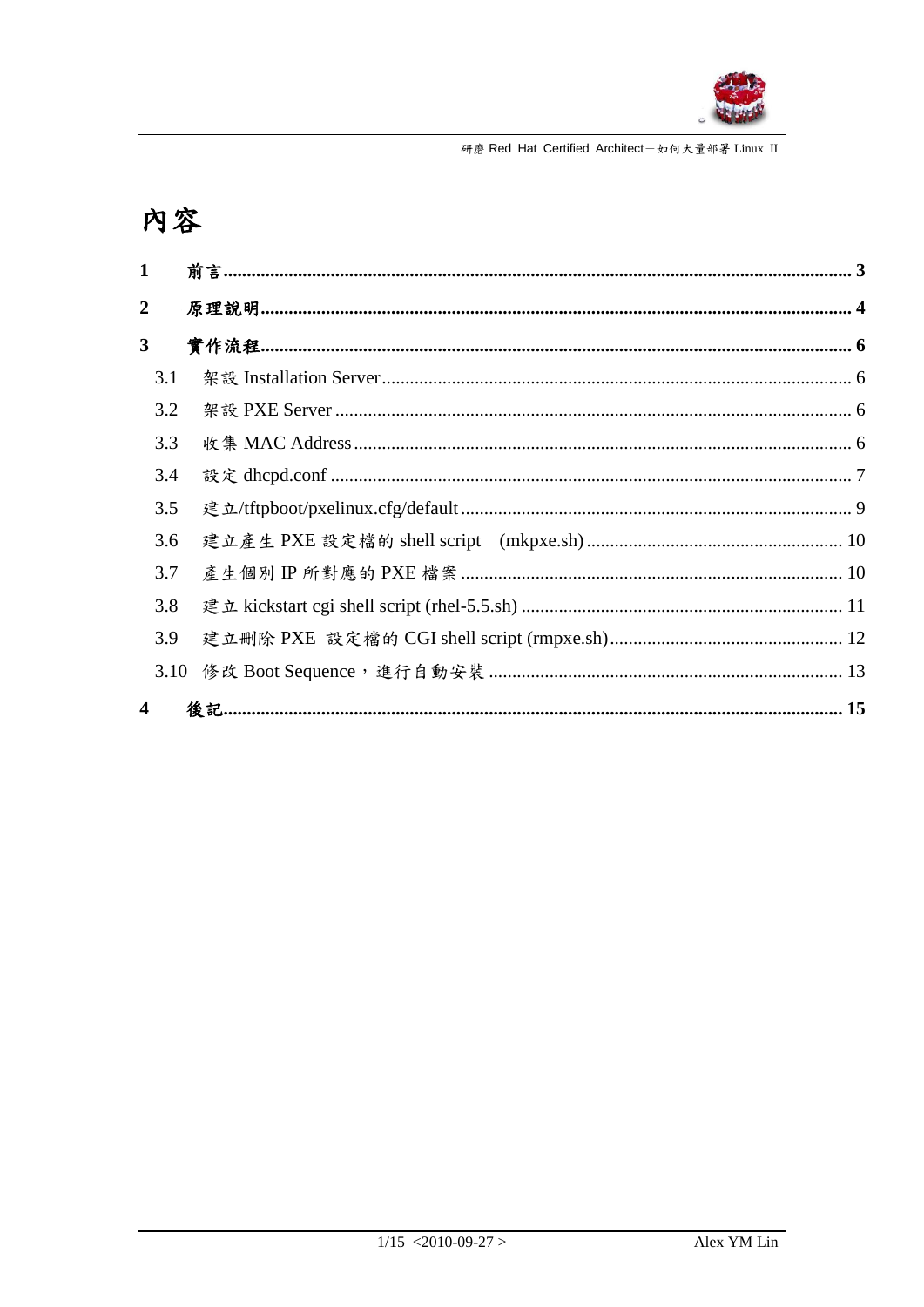

# 圖表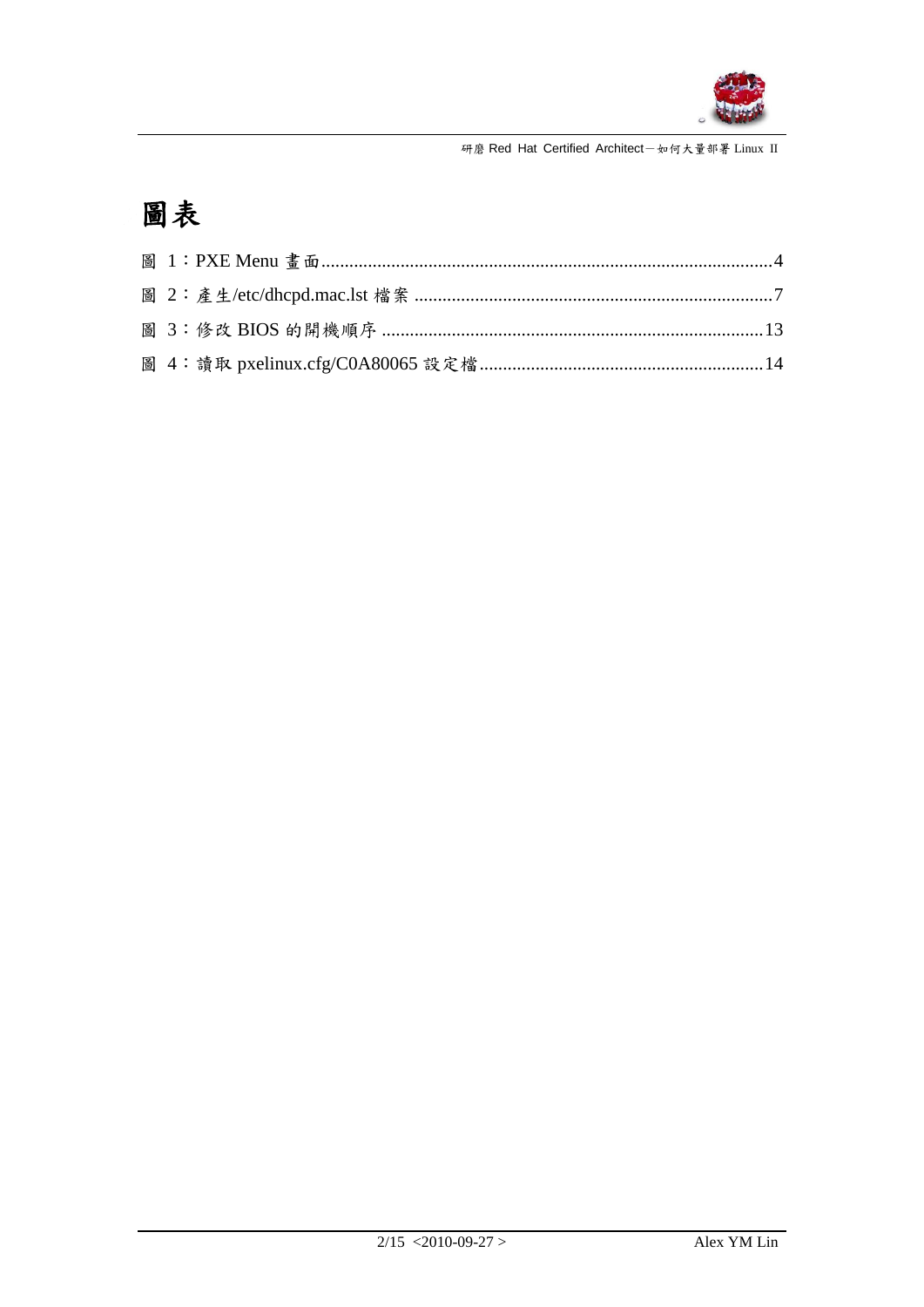

## **1** 前言

筆者在去年寫了「如何大量部署 Linux」文章時後,還有很多內容想寫,不過實 在沒時間動筆。時至今日,趁著短暫假日,好不容易動筆撰寫「如何大量部署 Linux」續篇。建議讀者閱讀此篇文章前,可以先看前一篇「如何大量部署 Linux」 文章,網址如下: [http://linux.vbird.org/somepaper/20100901-pxe\\_ks.pdf](http://linux.vbird.org/somepaper/20100901-pxe_ks.pdf)。

前篇「如何大量部署 Linux」文章的部署方法適合一般環境或是學校教室,為什 麼這樣說呢?現實中,企業在大量部署 Linux 時,要求會比較嚴謹,例如某台機 器安裝完畢後應該就是所特定的主機名稱,就是所特定的IP,安裝時也不該開 機時還出現 PXE 選單,然後再選擇所需安裝的作業系統,應該要完全自動化, 機器開機後無需再輸入任何參數,就會自動完成安裝。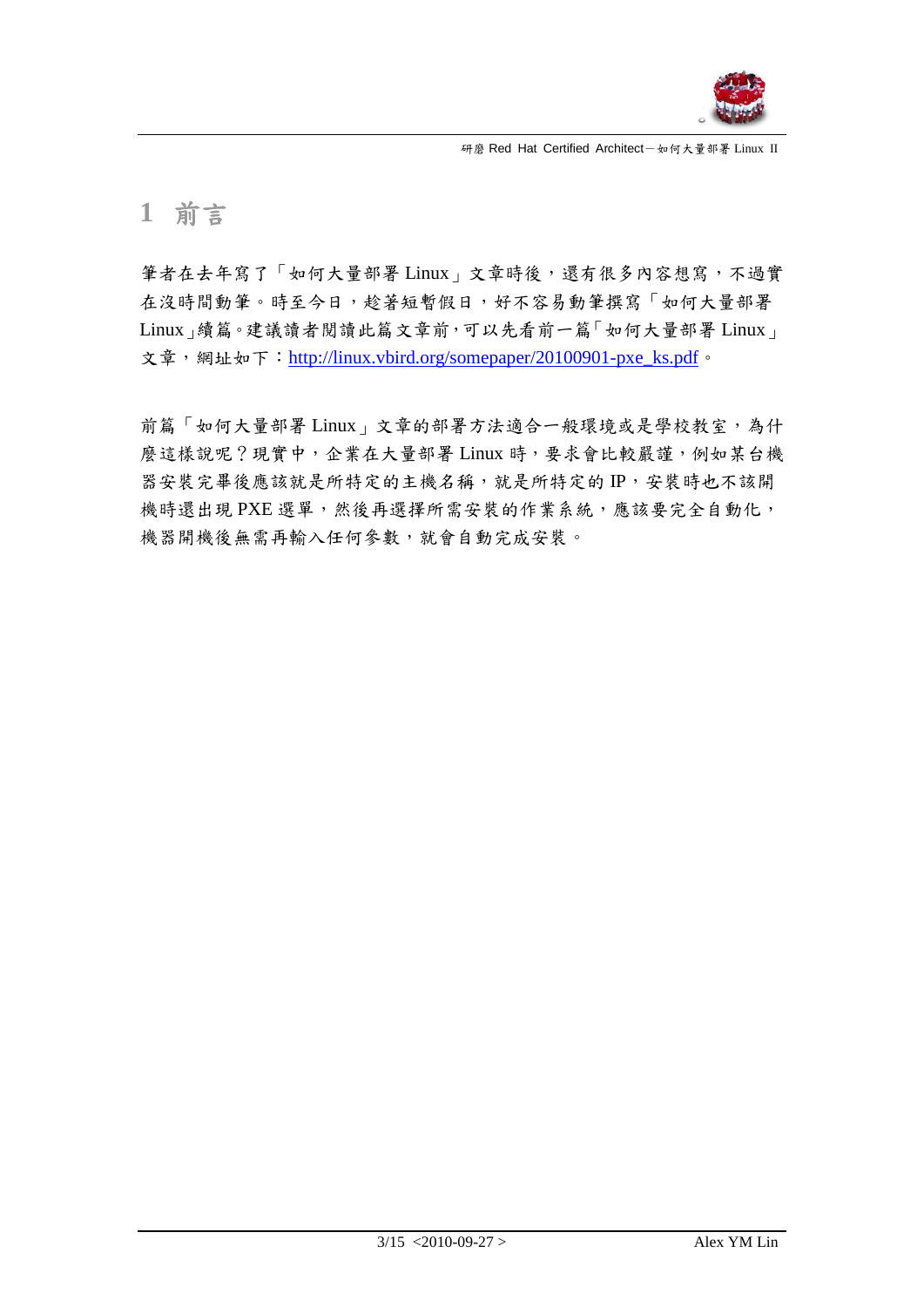

**2** 原理說明

PXE 跟 kickstart 的原理上一篇文章有大致的介紹,在此就不再最贅述;不過這篇 要深入探討 PXE 的部份。上一篇文章的圖 6 (圖1),不知道筆者有沒有注意到 PXE 開機時的一些訊息。

ip=**192.168.0.251**…

Trying to load: pxelinux.cfg/01-**00-0c-29-96-44-db**

Trying to load: pxelinux.cfg/**C0A800FB**



圖 1:PXE Menu 畫面

<span id="page-3-0"></span>其實 PXE 開機時,會先找 PXE Server 上 pxelinux.cfg/目錄下有沒有跟網卡 MAC 一樣的設定檔:

Trying to load: pxelinux.cfg/01-**00-0c-29-96-44-db**

00-0c-29-96-44-db 就是 PXE 開機那張網卡的 IP,如果找不到這個設定檔,如果 找不到的話,就接著有沒有跟這張網卡上 IP 一樣的設定檔:

Trying to load: pxelinux.cfg/**C0A800FB**

讀者到這裏一定會???,這張網卡從 DHCP Server 上要的 IP 不是 192.168.0.251, 跟「**C0A800FB**」有什麼關係?

呵呵,這時候就得請「16 進位」出馬了,其實 192.168.0.251 就是「**C0A800FB**」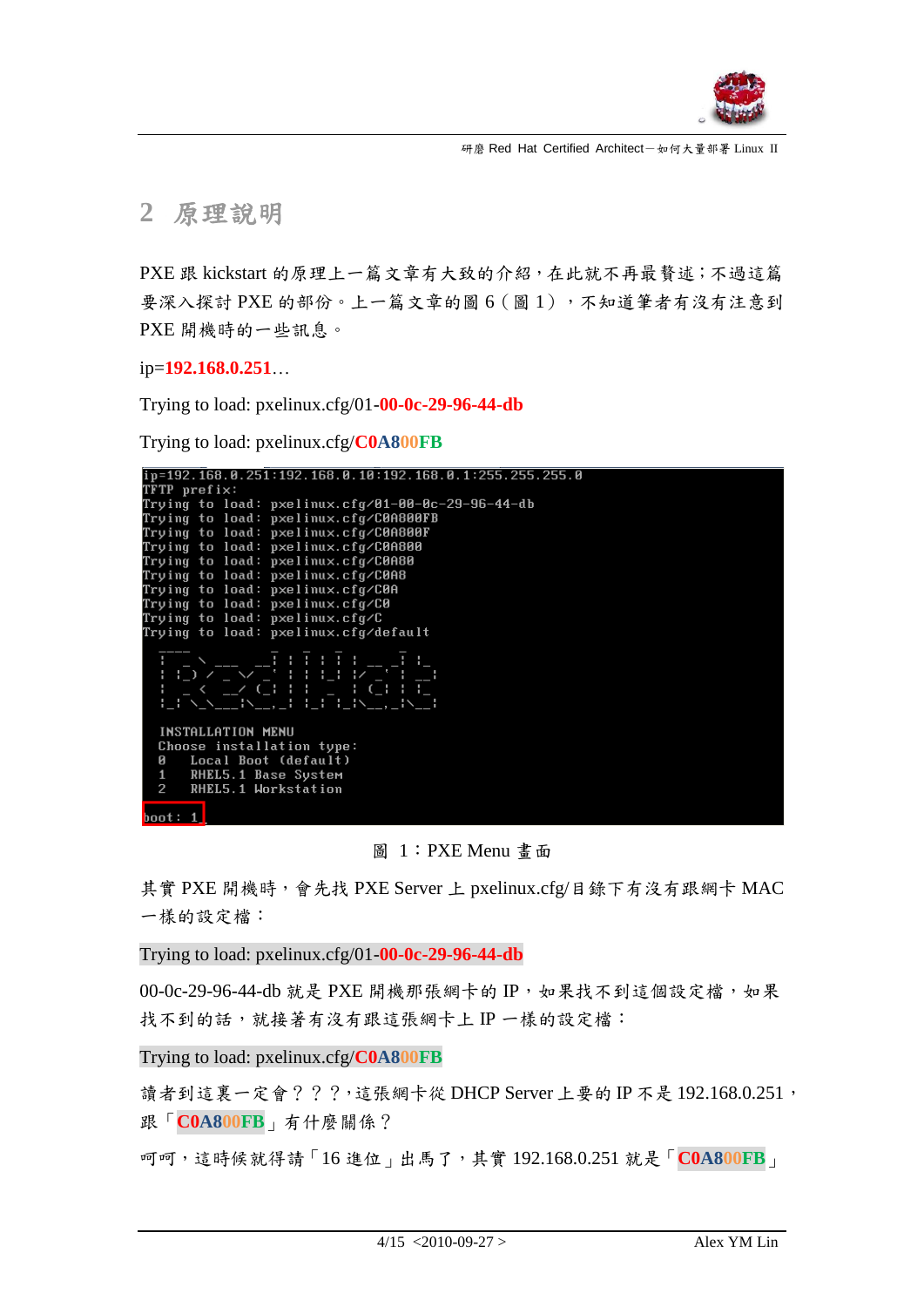

C0 是 16 進位的表示法,16 進位制中的 C 就是十進位的 12。

16 進位就是數到 16 才進位,所以個位數如下:

1, 2, 3, 5, 6, 7, 8, 9, A(代表 10), B(代表 11), C(代表 12), D(代表 13), E(代表 14), F(代表 15)。

「C0 換成 10 進位就是 C\*16+0=12\*16+0=192」

「A8 換成 10 進位就是 A\*16+0=10\*16+8=168」

「00 換成 10 進位就是 0\*16+0=10\*0+0=0」

「FB 換成 10 進位就是 F\*16+B=15\*16+11=251」

這樣瞭解了嗎?原來「**C0A800FB**」就是 **1921680251**

如果找不到「C0A800FB」就接著找「C0A800F」→「C0A800」→…最後才採用 「default」的內容。此篇文章的安裝流程便是利用此原理,整個流程如下:

- 1. 架設 Installation Server on RHEL 5.5
- 2. 架設 PXE Server
- 3. 收集欲安裝機器上網卡的 MAC(其實 MAC 的收集與記錄是資產管理很重要 的項目)
- 4. 在 dhcpd.conf 指定此 MAC Address 給予特定的 IP (ex. 192.168.0.101)及 hostname (ex. station1)
- 5. 在/tftpboot/pxelinux.cfg 目錄中建立 defalut 設定檔,內容為從硬碟開機。
- 6. 建立產生 PXE 檔案的 shell script,並在 shell script 中指定所使用的 kickstart 檔 (http://server name/cgi-bin/rhel-5.5.sh)
- 7. 在/tftpboot/pxelinux.cfg 目錄中建立此 IP(192.168.0.101)所對應的 PXE 設定 檔(C0A80065)
- 8. rhel-5.5.sh 為利用 bash shell script 撰寫的 CGI 程式,此程式會根據 Client 的 IP 及 dhcpd.conf 去產生對應的 kickstart 檔(固定 IP=192.168.0.101 及設定 hostname)
- 9. 安裝完畢後,rhel 5.5.sh 在最後會刪除/tftpboot/pxelinux.cfg 目錄中的 C0A800FB,這樣下次重新開機時,就不會重複安裝。
- 10. 修改欲安裝機器的 Boot Sequence: 「Network Boot」放在第一順位,然後 reboot,便開始自動安裝。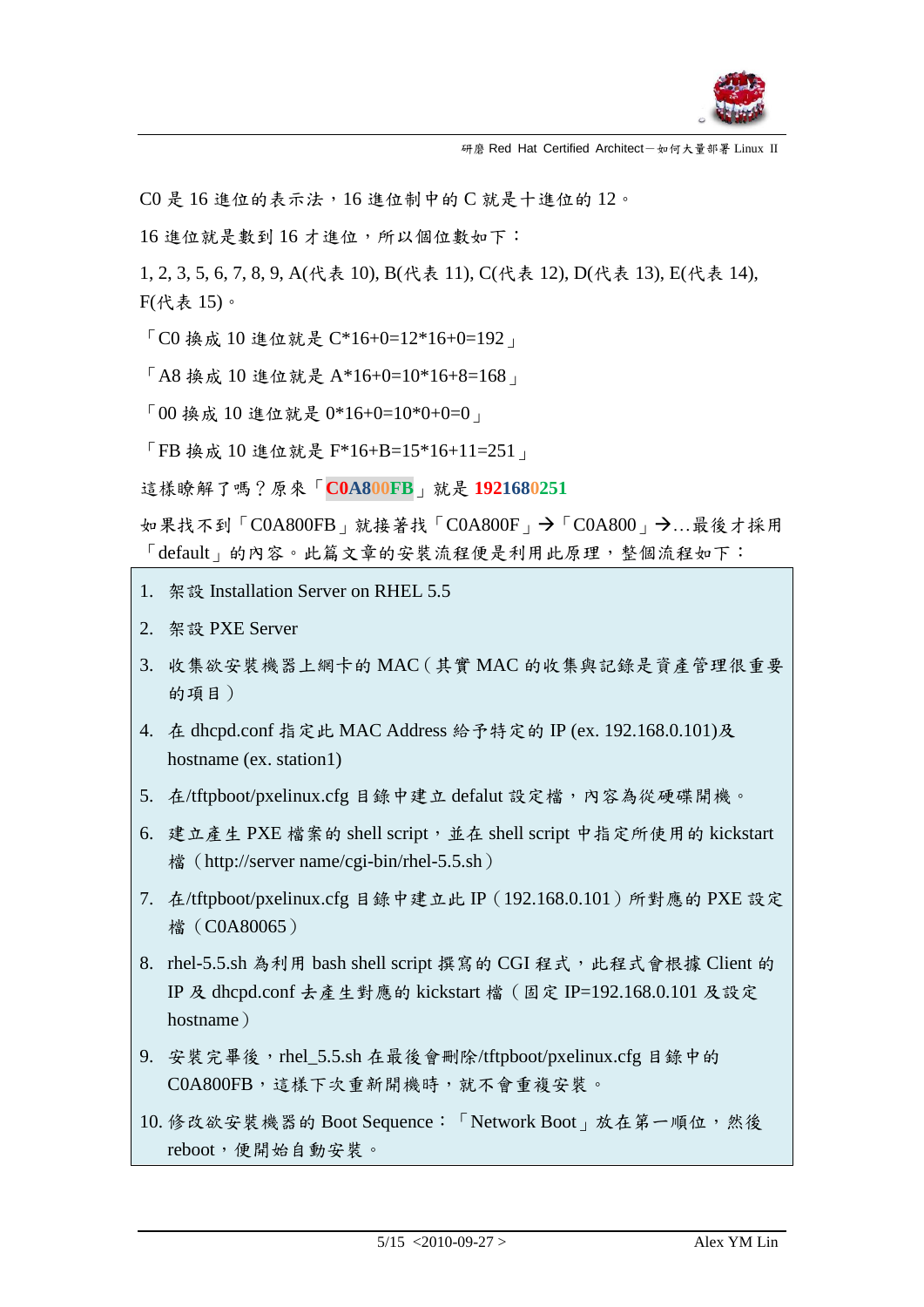

## **3** 實作流程

### **3.1** 架設 **Installation Server**

#cd /var/ftp/pub/iso

#ls

rhel-server-5.5-x86\_64-dvd.iso  $\leftarrow$ RHEL 5.5 DVD

#**mkdir /var/www/html/rhel-server-5.5-x86\_64**

#**mount –o loop rhel-server-5.5-x86\_64-dvd.iso /var/www/html/rhel-server-5.5-x86\_64**

### **3.2** 架設 **PXE Server**

接著安裝 syslinux , tftp-server 及 tftp 套件及啟用 tftp server

# yum -y install syslinux tftp tftp-server

#service xinetd start

#chkconfig tftp on

### **3.3** 收集 **MAC Address**

收集 MAC Address, 並先規畫好對應的 IP 及 hostname, 假設每個欄位是用逗號, 隔開的且內容如下,並存檔為 mac。

station1,00:0C:29:3F:DB:79,192.168.0.101

station2,00:0C:29:3F:DB:57,192.168.0.102

station3,00:0C:29:3F:DB:03,192.168.0.103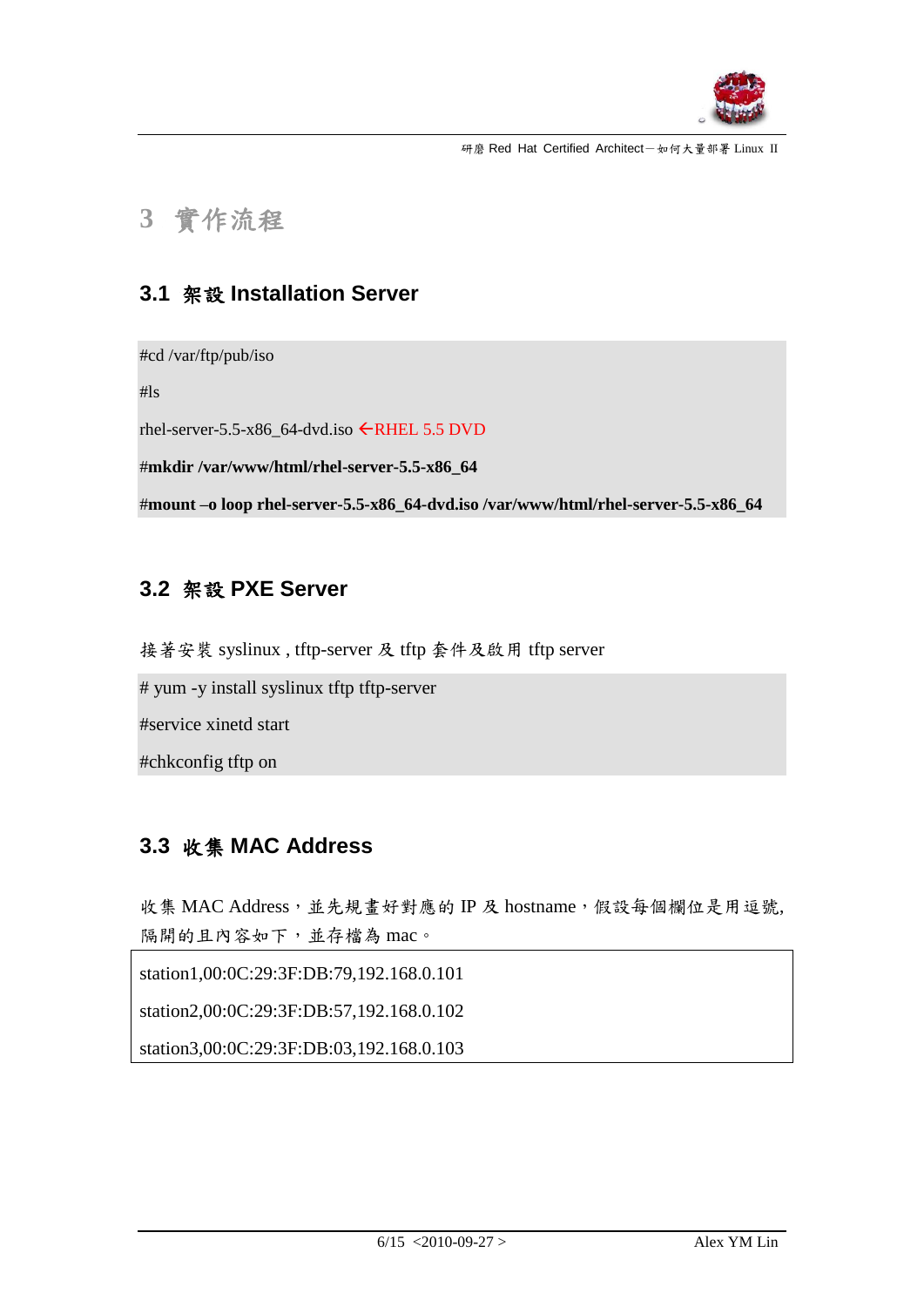

利用下列指令可以將 mac 轉換為 dhcpd.conf 的格式:

```
# cat mac | sed 's/, ∧t/g' | while read i j k←此時按下 Enter 换行
> do
> echo "host $i {"
> echo " hardware ethernet $j;"
> echo " fixed-address $k;"
> echo "}"
> done > /etc/dhcpd.mac.lst
```


圖 2:產生/etc/dhcpd.mac.lst 檔案

### <span id="page-6-0"></span>**3.4** 設定 **dhcpd.conf**

利用「rpm -q dhcp」指令先確認是否巳安裝 DHCP Server,若無請利用「yum -y install dhcp」安裝 DHCP Server。然後將 dhcp 套件所提供的 dhcpd.conf 的 sample 檔 copy 為/etc/dhcpd.conf。

**#yum –y dhcp**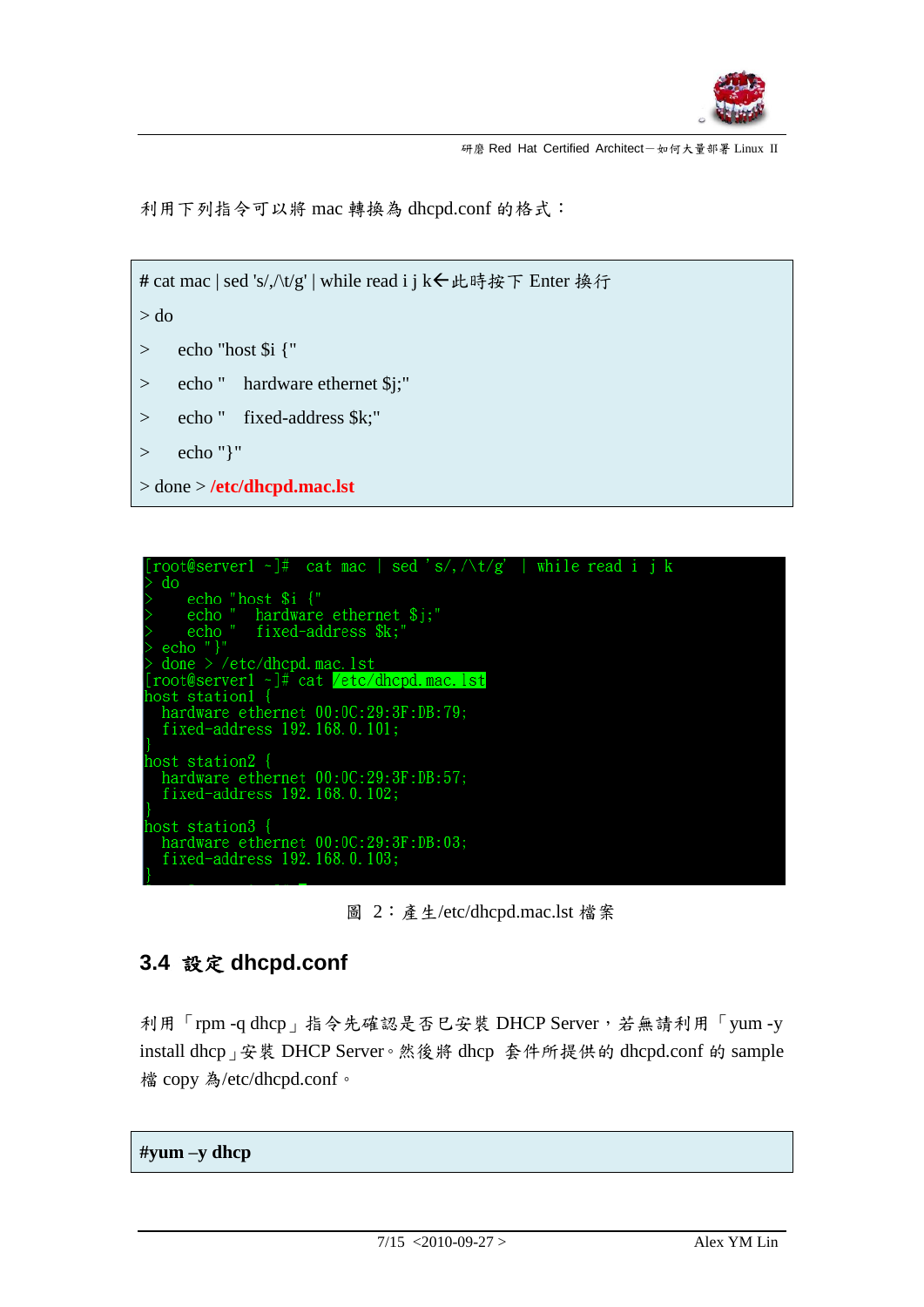

**# cp /usr/share/doc/dhcp\*/dhcpd.conf.sample /etc/dhcpd.conf # vi /etc/dhcpd.conf**

接著修改/etc/dhcpd.conf,為了避免網段上其它的主機索取到 DHCP IP,請將 「**range dynamic-bootp 192.168.0.128 192.168.0.254;**」刪除。本篇文章假設真實 環境的網段為 192.168.0.0/24,所以只需在檔案最後}結尾上面加下 TFTP Server 及 MAC Address 的相關設定即可。

ddns-update-style interim;

ignore client-updates;

subnet 192.168.0.0 netmask 255.255.255.0 {

# --- default gateway

| option routers     | 192.168.0.1;   |
|--------------------|----------------|
| option subnet-mask | 255.255.255.0; |

| option nis-domain  | "domain.org"; |  |
|--------------------|---------------|--|
| option domain-name | "domain.org"; |  |

option domain-name-servers 192.168.1.1;

option time-offset -18000; # Eastern Standard Time

# option ntp-servers 192.168.1.1;

# option netbios-name-servers 192.168.1.1;

# --- Selects point-to-point node (default is hybrid). Don't change this unless

# -- you understand Netbios very well

# option netbios-node-type 2;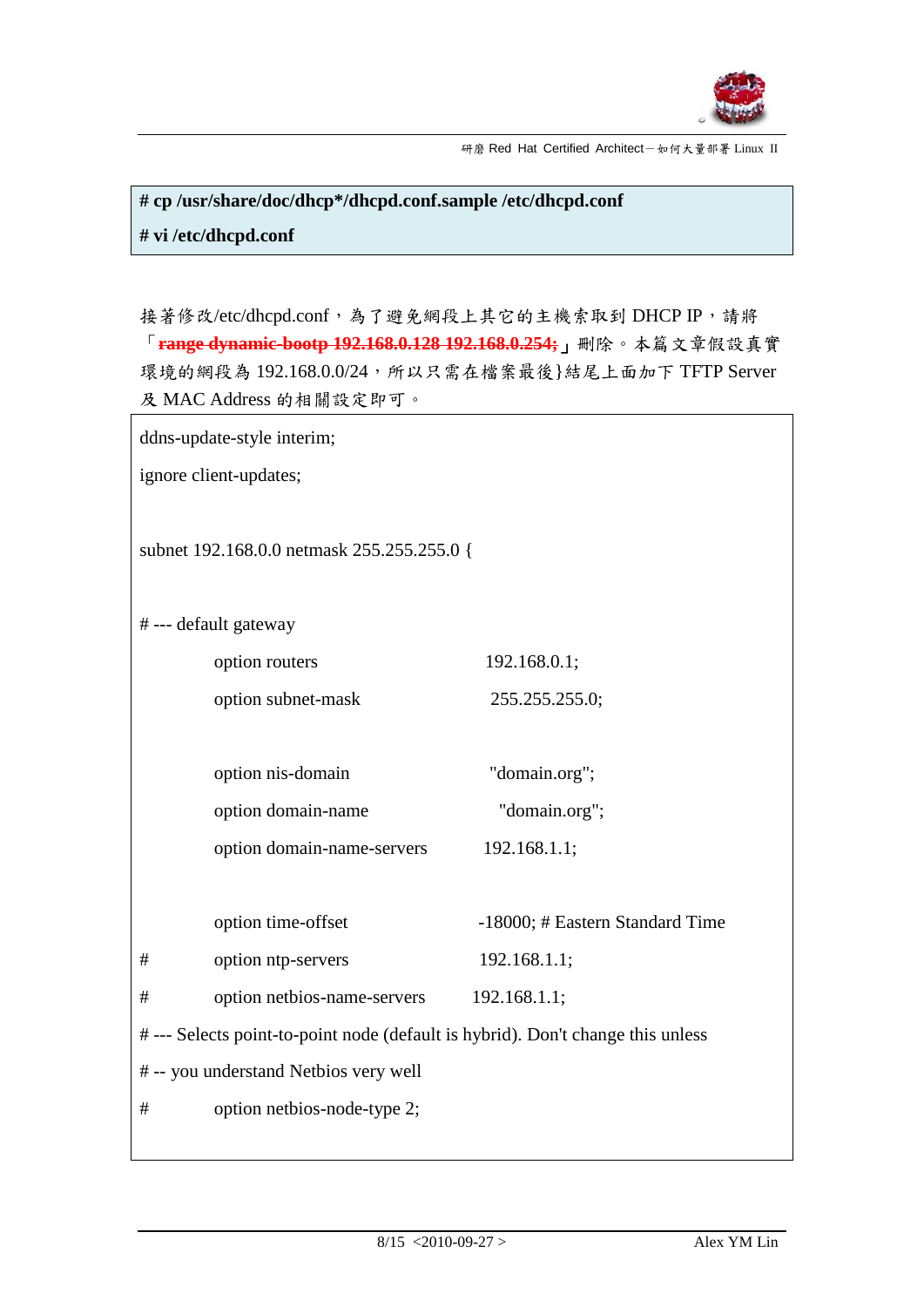



**#service dhcpd restart**

### **3.5** 建立**/tftpboot/pxelinux.cfg/default**

```
# mkdir pxelinux.cfg
# cd pxelinux.cfg/
# chmod o+w /tftpboot/pxelinux.cfg
# cat > default << EOF
default 0
label 0
localboot \t0EOF
```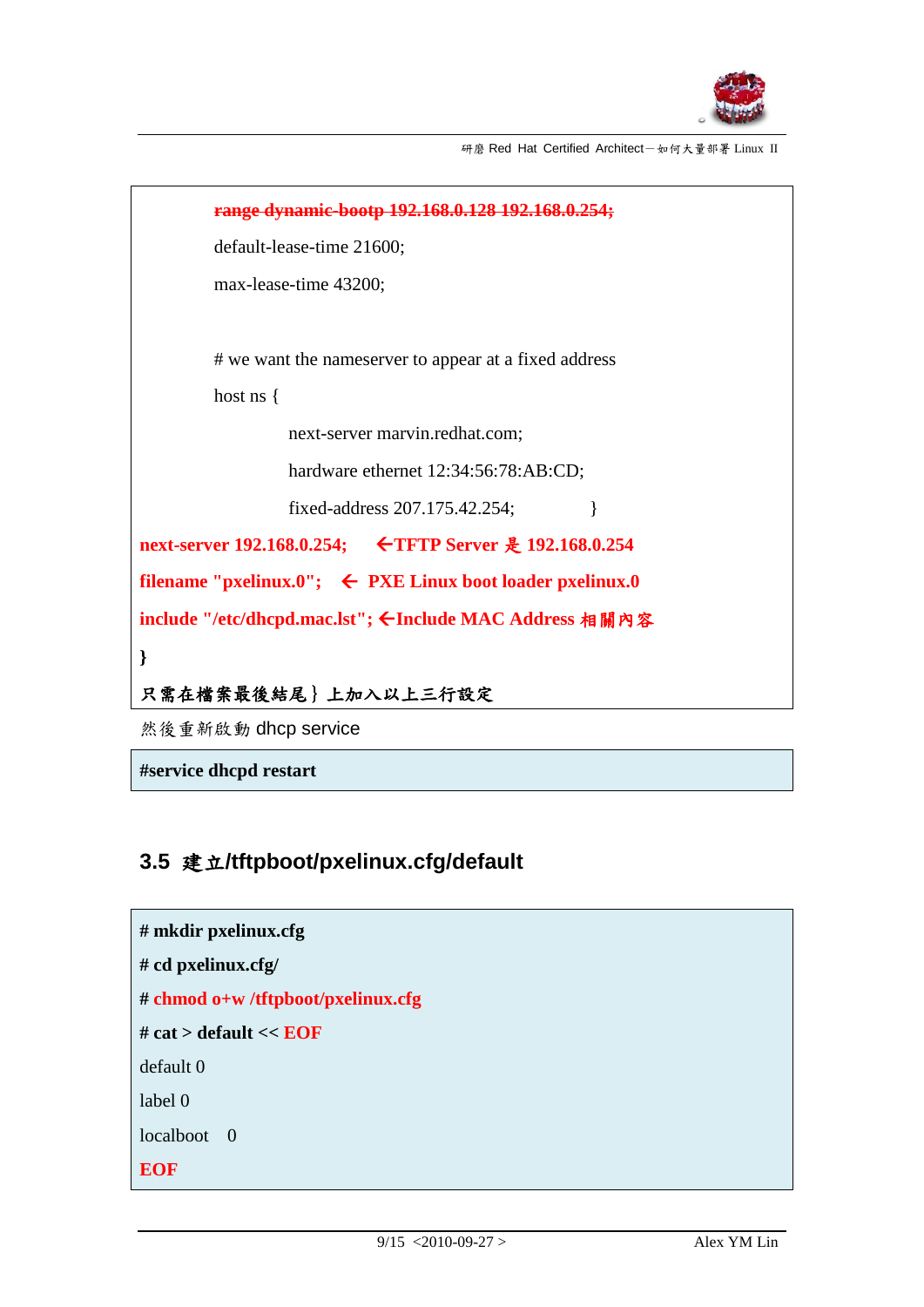

÷,

研磨 Red Hat Certified Architect-如何大量部署 Linux II

## **3.6** 建立產生 **PXE** 設定檔的 **shell script (mkpxe.sh)**

利用下列的 script (mkpex.sh)來產生個別的 PXE 設定檔

 $\mathsf{r}$ 

| $\#!/\text{bin/bash}$                                                             |
|-----------------------------------------------------------------------------------|
| $OUTDIR="tftpboot/pxelinux.cfg"$                                                  |
| KSFILE= $\{(print\%02X'\$ { $1//$ })                                              |
| cat > \$OUTDIR/\$KSFILE << EOF                                                    |
| DEFAULT <sub>0</sub>                                                              |
| LABEL <sub>0</sub>                                                                |
| kernel vmlinuz                                                                    |
| append initrd=initrd.img noip $\nu$ 6 ks=http://192.168.0.254/cgi-bin/rhel-5.5.sh |
| <b>EOF</b>                                                                        |
| In -s \$OUTDIR/\$KSFILE \$OUTDIR/\$1                                              |

## **3.7** 產生個別 **IP** 所對應的 **PXE** 檔案

| #chmod 755 mkpxe.sh                                                         |  |  |
|-----------------------------------------------------------------------------|--|--|
| #./mkpxe.sh 192.168.0.101                                                   |  |  |
| # cat /tftpboot/pxelinux.cfg/C0A80065                                       |  |  |
| DEFAULT <sub>0</sub>                                                        |  |  |
| LABEL <sub>0</sub>                                                          |  |  |
| kernel vmlinuz                                                              |  |  |
| append initrd=initrd.img noipv6 ks=http://192.168.0.254/cgi-bin/rhel-5.5.sh |  |  |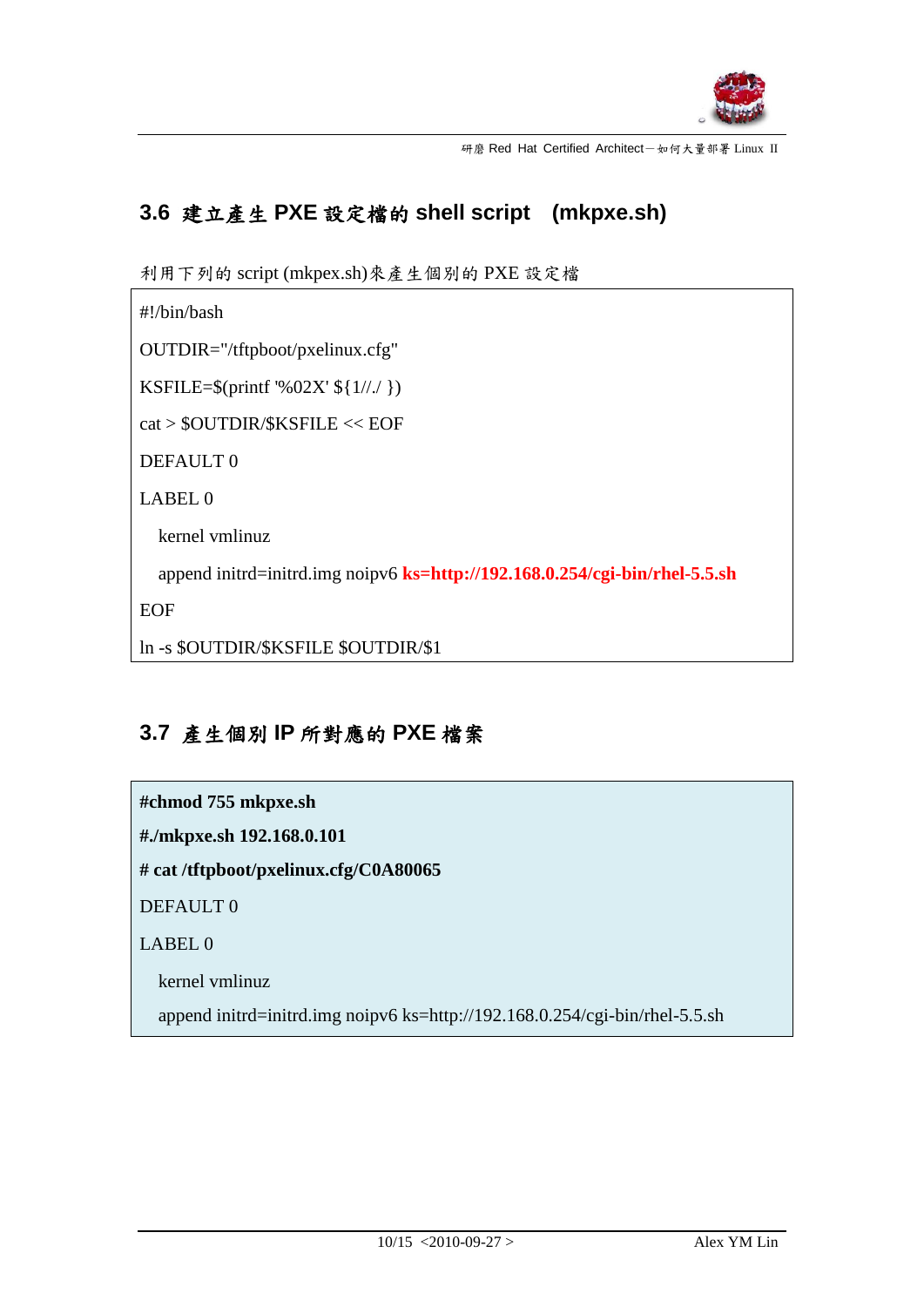

## **3.8** 建立 **kickstart cgi shell script (rhel-5.5.sh)**

下面是筆者針對 RHEL 5.5 Full Installation 所撰寫的 CGI shell script (要置於 /var/www/cgi-bin/目錄)。

#### **#vi /var/www/cgi-bin/rhel-5.5.sh**

```
#!/bin/bash
HOSTNAME=`grep -B 2 $REMOTE_ADDR /etc/dhcpd.include.mtk | grep host | awk 
'{print $2}'`
echo "Content-Type: text/html; charset=ISO-8859-1"
echo
echo "text"
echo "key --skip"
echo "keyboard us"
echo "lang en_US"
echo "langsupport --default en_US en_US"
echo "network --device=eth0 --bootproto=static --ip=$REMOTE_ADDR
--netmask=255.255.255.0 --gateway=192.168.0.254 --hostname=$HOSTNAME"
echo "url --url http://192.168.0.254/rhel-server-5.5-x86_64"
echo "bootloader --location=mbr --driveorder=sda"
echo "clearpart --all"
echo "part /boot --fstype ext3 --size=256"
echo "part pv.3 --size=61440 --grow"
echo "volgroup rootvg --pesize=32768 pv.3"
echo "logvol / --fstype ext3 --name=rootlv --vgname=rootvg --size=30720"
echo "logvol swap --fstype swap --name=swaplv --vgname=rootvg --size=2048"
```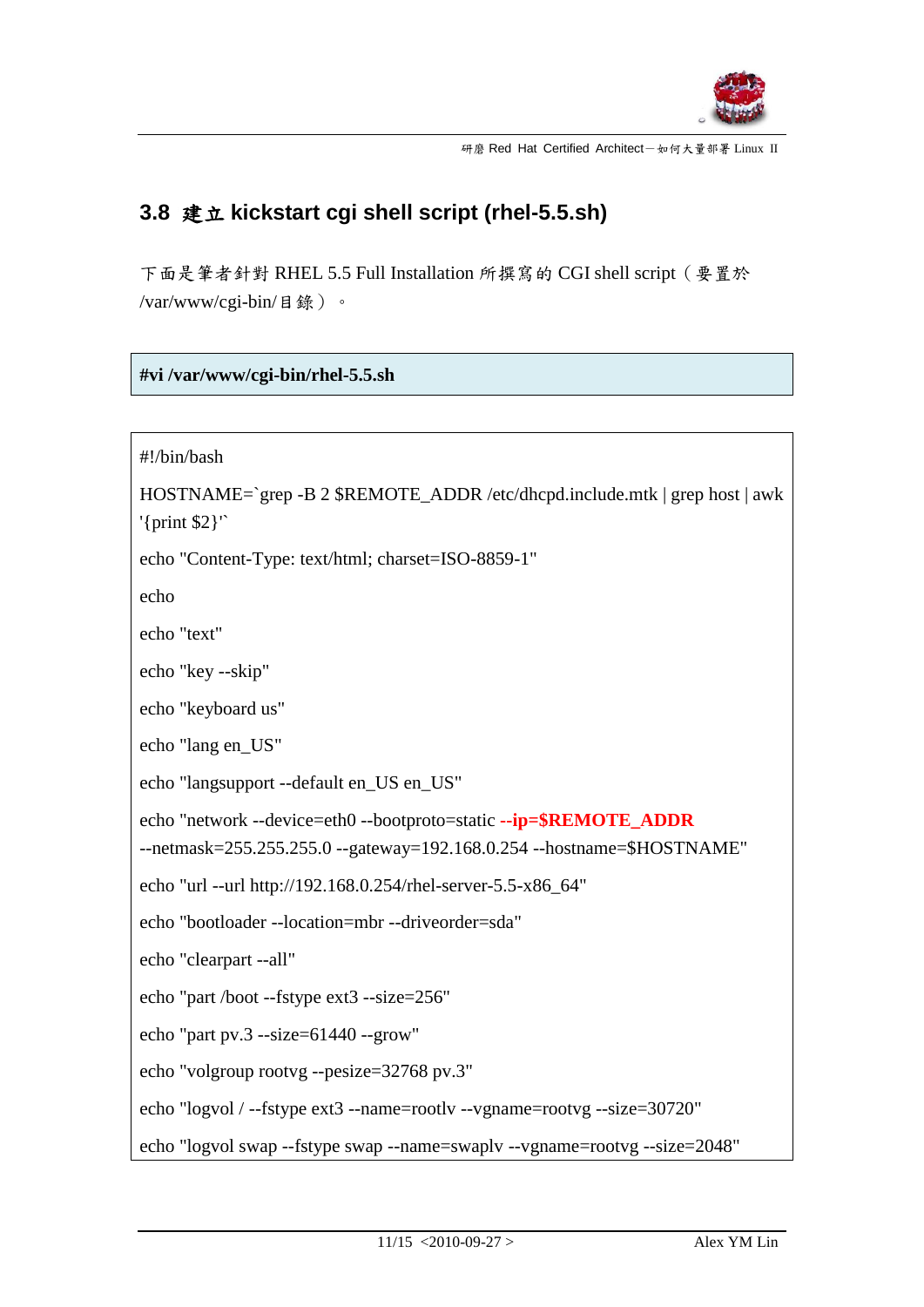

| echo "logvol /home --fstype ext3 --name=homelv --vgname=rootvg --size=1024"        |  |  |  |
|------------------------------------------------------------------------------------|--|--|--|
| echo "logvol /var/ftp/pub --fstype ext3 --name=publv --vgname=rootvg --size=10240" |  |  |  |
| echo "mouse genericps/2 --emulthree"                                               |  |  |  |
| echo "timezone Asia/Taipei --utc"                                                  |  |  |  |
| echo "skipx"                                                                       |  |  |  |
| echo "rootpw redhat"                                                               |  |  |  |
| echo "authconfig --useshadow --enablemd5"                                          |  |  |  |
| echo "firewall --disabled"                                                         |  |  |  |
| echo "selinux --disabled"                                                          |  |  |  |
| echo "bootloader"                                                                  |  |  |  |
| echo "reboot"                                                                      |  |  |  |
| echo "%packages"                                                                   |  |  |  |
| echo "'@Everything"'                                                               |  |  |  |
| echo "'-@Conflicts'" ← RHEL 5.5 Full Installation 時要額外加上此參數, 不可                    |  |  |  |
| 以只寫@Everything。                                                                    |  |  |  |
| echo "%post"                                                                       |  |  |  |
| echo "links --dump http://192.168.0.254/cgi-bin/rmpxe.sh"                          |  |  |  |

## **3.9** 建立刪除 **PXE** 設定檔的 **CGI shell script (rmpxe.sh)**

rmpxe.sh 要置於/var/www/cgi-bin/目錄,其目的是當安裝完畢後要刪除 /tftpboot/pxelinux.cfg 目錄內的 PXE 設定檔,在 rhel-5.5.sh 的最後一行會呼叫此 CGI shell script。

#### **#!/bin/sh**

**OUTDIR="/tftpboot/pxelinux.cfg"**

**KSFILE=\$(printf '%02X' \${REMOTE\_ADDR//./ })**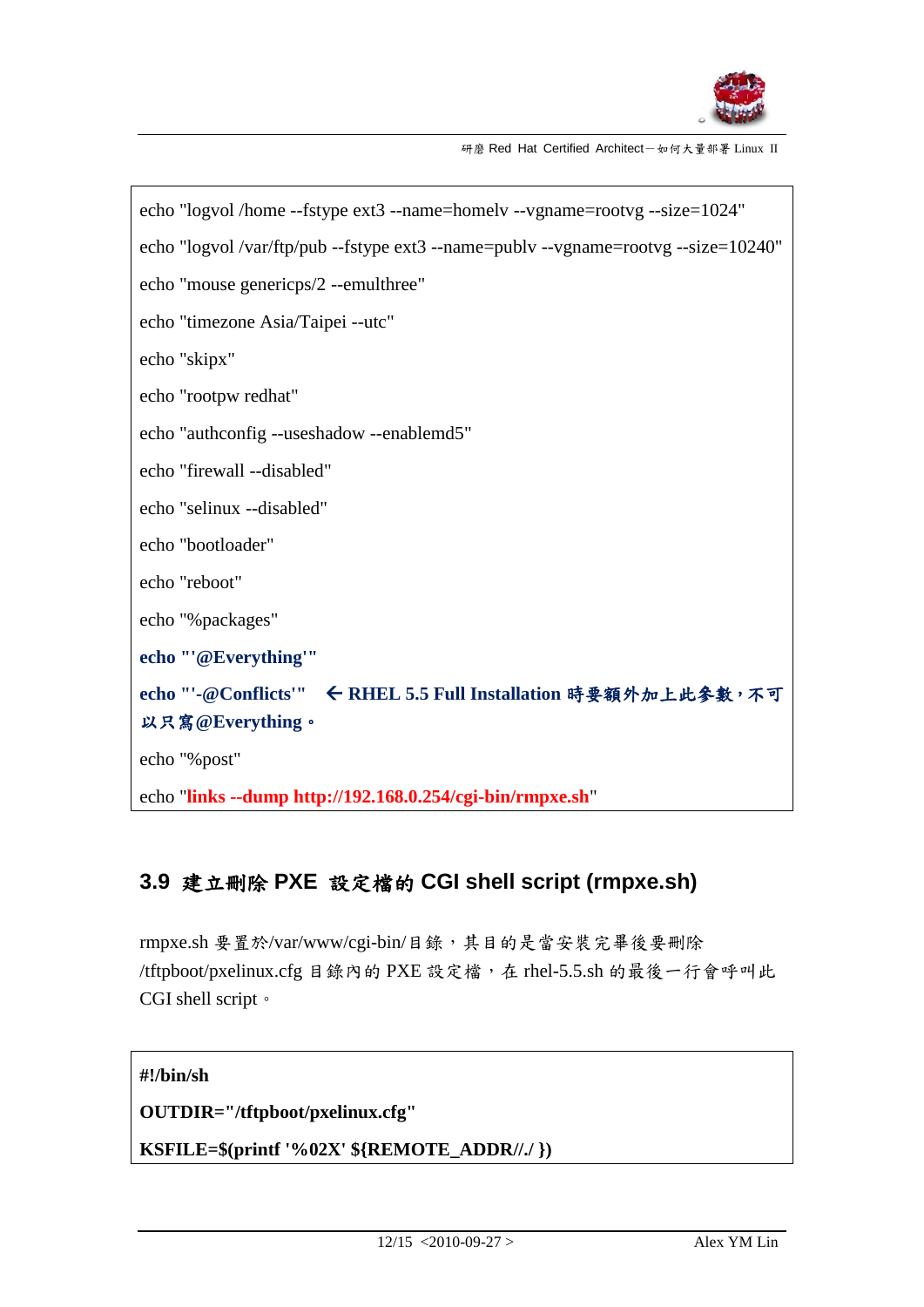

**echo "Content-Type: text/html; charset=ISO-8859-1"**

**echo**

**rm \$OUTDIR/\$KSFILE**

**rm \$OUTDIR/\$REMOTE\_ADDR**

記得啟動 http server

**#service httpd restart**

#### **3.10** 修改 **Boot Sequence**,進行自動安裝

進入欲安裝機器的 BIOS,修改 Boot sequence,將 Network boot 放在第一順位, 存檔後開機,便會自動進行安裝。

|            |                                                          |                               | PhoenixBIOS Setup Utility       |             |                                  |                                                                                                                                                                                                                                                                                                                                                                                                                                 |
|------------|----------------------------------------------------------|-------------------------------|---------------------------------|-------------|----------------------------------|---------------------------------------------------------------------------------------------------------------------------------------------------------------------------------------------------------------------------------------------------------------------------------------------------------------------------------------------------------------------------------------------------------------------------------|
| Main       |                                                          | Advanced                      | Security                        | <b>Boot</b> | Exit                             |                                                                                                                                                                                                                                                                                                                                                                                                                                 |
|            |                                                          |                               | Network boot from Intel E1000   |             |                                  | Item Specific Help                                                                                                                                                                                                                                                                                                                                                                                                              |
|            | <b>CD-ROM</b> Drive<br>+Removable Devices<br>+Hard Drive |                               |                                 |             |                                  | Keys used to view or<br>configure devices:<br>$\langle$ Enter $\rangle$ expands or<br>collapses devices with<br>$a + or -$<br><ctrl+enter> expands<br/>all<br/><math>\langle \cdot \rangle</math> and <math>\langle \cdot \rangle</math> moves the<br/>device up or down.<br/><n> May move removable<br/>device between Hard<br/>Disk or Removable Disk<br/><d> Remove a device<br/>that is not installed.</d></n></ctrl+enter> |
| F1<br>Esc. | Help<br>Exit                                             | $\leftrightarrow$ Select Menu | $11$ Select Item $-/-$<br>Enter |             | $Select \triangleright Sub-Menu$ | Change Values F9<br>Setup Defaults<br>F10<br>Save and Exit                                                                                                                                                                                                                                                                                                                                                                      |

<span id="page-12-0"></span>圖 3:修改 BIOS 的開機順序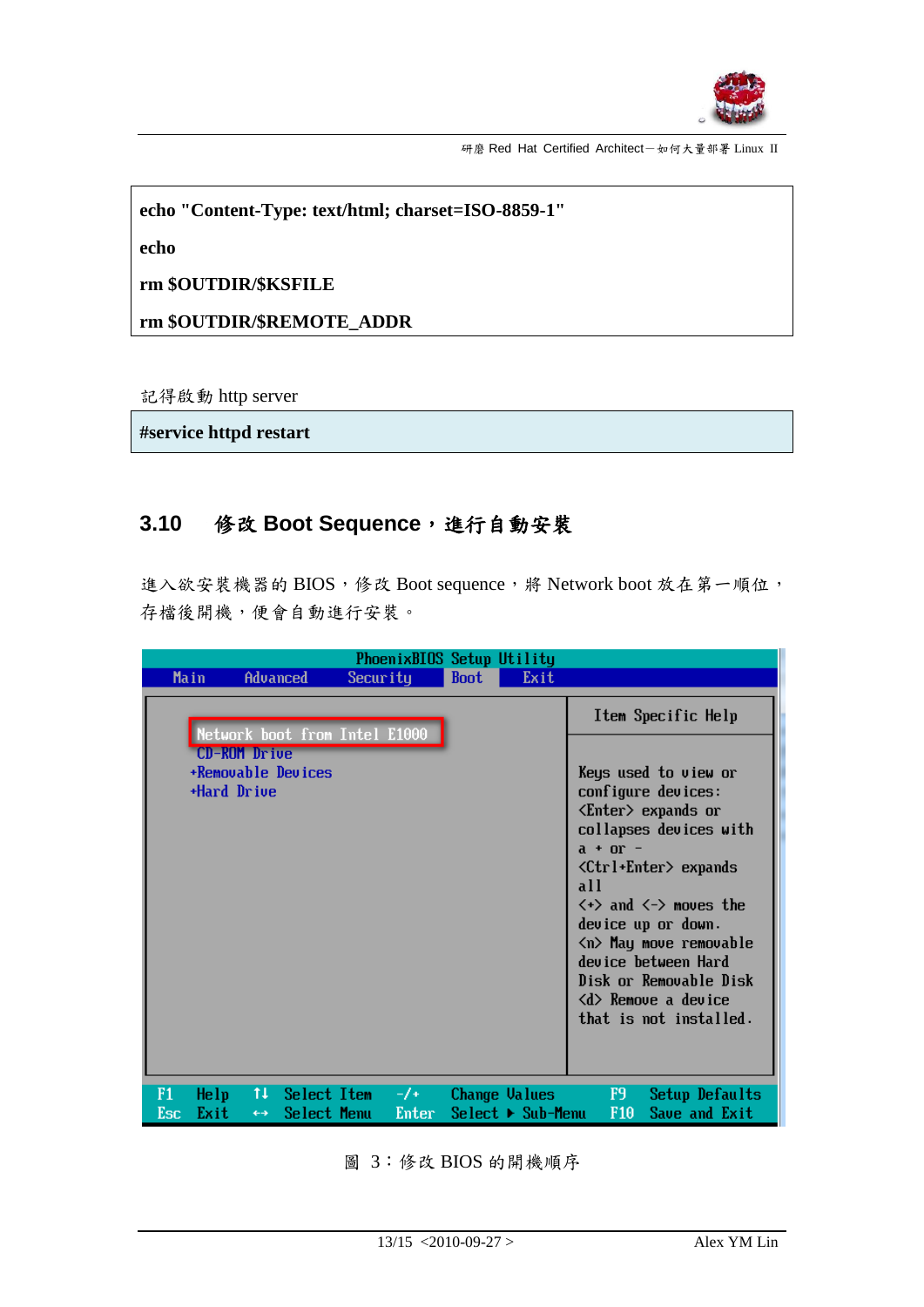

開機時,可以發現跟前篇文章的開機書面不一樣的地方,欲安裝主機會讀取針對 此台主機特定的 PXE 設定檔 pxelinux.cfg/C0A80065,分便開始自動進行安裝, 不需像前篇文章的作法,還得根據選單去選取所欲安裝的內容。

Network boot from Intel E1000<br>Copyright (C) 2003–2008 UMware, Inc.<br>Copyright (C) 1997–2000 Intel Corporation CLIENT MAC ADDR: 00 0C 29 3F DB 79 GUID: 564DC102-6E8A-C403-7DC3-1772B53FDB79<br>CLIENT IP: 192.168.0.101 MASK: 255.255.255.0 DHCP IP: 172.21.80.221<br>GATEWAY IP: 192.168.0.1 PXELINUX 3.11 2005-09-02 Copyright (C) 1994-2005 H. Peter Anvin PAELINOX 3.11 2003-09-02 CODOPT!<br>UNDI data segment at: 00098FF0<br>UNDI data segment size: 5960<br>UNDI code segment at: 0009E950 UNDI code segment size: 0BDC PXE entry point found (we hope) at 9E95:0106 r. entry point found the nope, at 3233.0100<br>My IP address seems to be C0A80065 192.168.0.101<br>ip=192.168.0.101:192.168.0.254:192.168.0.1:255.255.255.0  $T\bar{F}TP$  prefix: 

<span id="page-13-0"></span>圖 4:讀取 pxelinux.cfg/C0A80065 設定檔